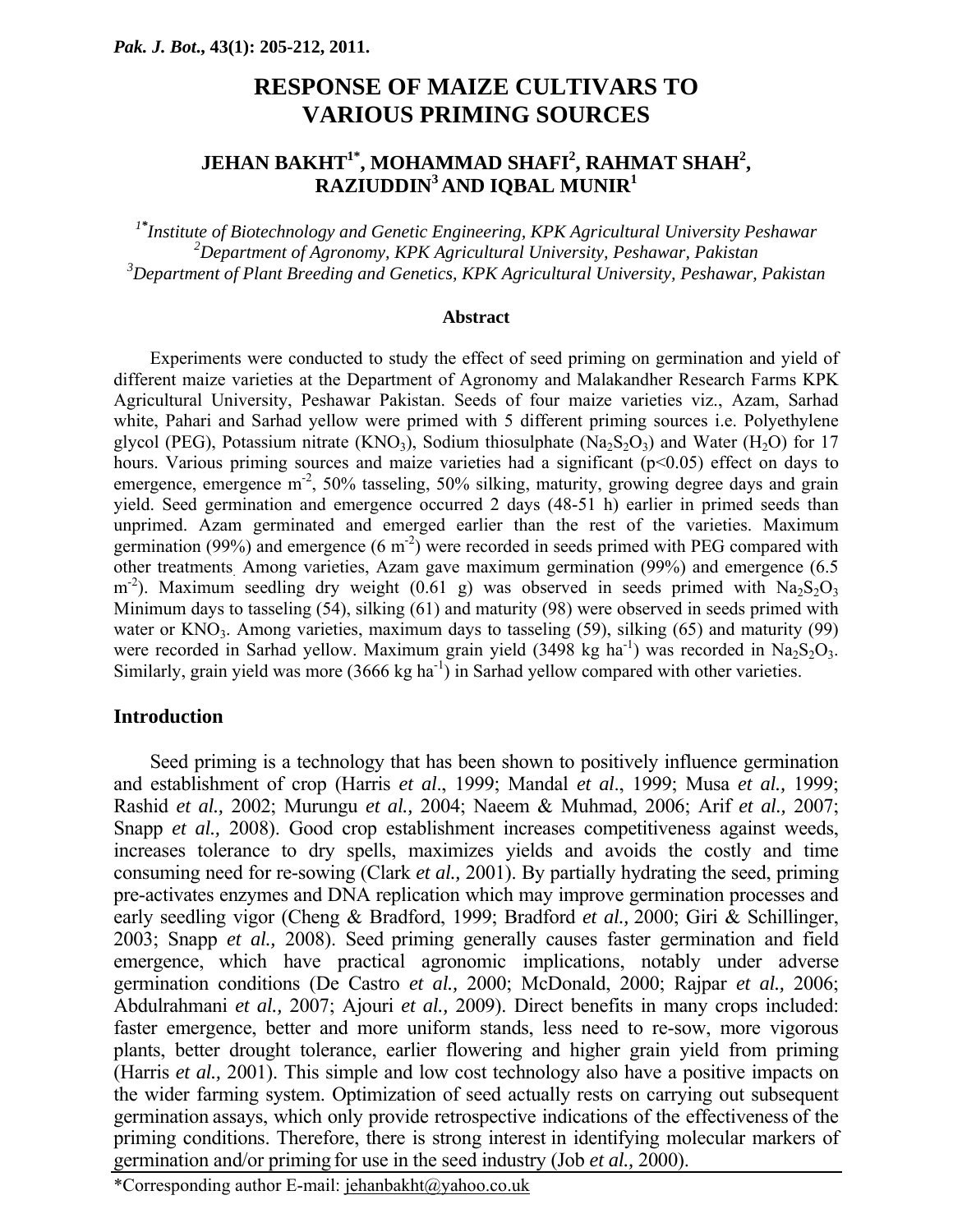#### **Materials and Methods**

Both field and laboratory experiments were carried out at KPK Agricultural University, Peshawar Pakistan to study the response of maize cultivars to various priming sources. Four different maize varieties viz., Azam, Sarhad white, Pahari and Sarhad yellow were primed with four priming agents viz., Potassium nitrate  $(KNO<sub>3</sub> 3%)$ , Sodium thiosulphate  $(Na_2S_2O_3 3\%)$ , Polyethylene glycol 4000 (PEG 5%) and distilled Water. These cultivars were selected on the basis of short and long durations of their life cycle. Field experiment was carried out in Randomized Complete Block (RCB) design with split plot arrangements having four replications. Seeds were fully immersed in priming sources at room temperature for 17 hours (already experimentally determined for maximum absorption). A non-treated check for all 4 cultivars was also included. Seeds were rinsed thoroughly with distilled water and then dried using blotting paper, as described by Giri & Schillinger (2003). Osmotic potential of  $KNO_3$ ,  $Na_2S_2O_3$ , PEG and H<sub>2</sub>O was determined following the method of Bohn *et al.*, (2001) which revealed KNO<sub>3</sub> =  $-1.09$  MPa; Na<sub>2</sub>S<sub>2</sub>O<sub>3</sub> =  $-0.74$  MPa; PEG =  $-0.02$  MPa and H<sub>2</sub>O = 0 MPa. A basal dose of NPK  $\omega$  150:50:50 kg ha<sup>-1</sup> was applied during the course of experiment. All P and K and half dose of N was applied at the time of sowing while the remaining half dose of N was applied at knee height stage. Standard agronomic practices were carried out during the experiment. Laboratory experiment measured the time after seed placement for germination, rate of germination and seedling dry weight using a two factors factorial CR design with 20 treatment combinations repeated 4 times.

**Procedures for recording data:** Time to rate of 50% germination was recorded by counting the number of hours from the date of placement of seeds till when 50% of seeds got germinated. For recording germination, 50 seeds of each variety from each treatment were germinated between two layers of Whatman filter paper (No. 2) in germinator. Radical protrusion of 5 mm was scored as germination. Germination of individual seed was noted at 12 h intervals and continued until no further germination occurred (Giri & Schillinger, 2003). Seedling dry weight was determined as described by Chiu *et al.,* (2002). Days to emergence was recorded by counting the number of days from the date of sowing till when 50% of plants emerged. Emergence  $m<sup>2</sup>$  was recorded by counting the number of plants in one meter long row in each subplot. Days to tasseling and silking were recorded by counting days from the date of sowing till when 50% of tasseling and silking occurred in each treatment. Days to maturity were calculated from the days of sowing till when 75% of plants reached to their physiological maturity. Four central rows in each sub plot were harvested, ears de-husked, dried and threshed. Grain weight was recorded and then converted into  $kg \, ha^{-1}$ .

**Statistical analysis:** All data are presented as mean values of three replicates. Data were analyzed statistically for analysis of variance (ANOVA) following the method described by Gomez & Gomez (1984). MSTATC computer software was used to carry out statistical analysis (Russel & Eisensmith, 1983). The significance of differences among means was compared by using Least Significant Difference (LSD) test (Steel & Torrie, 1997).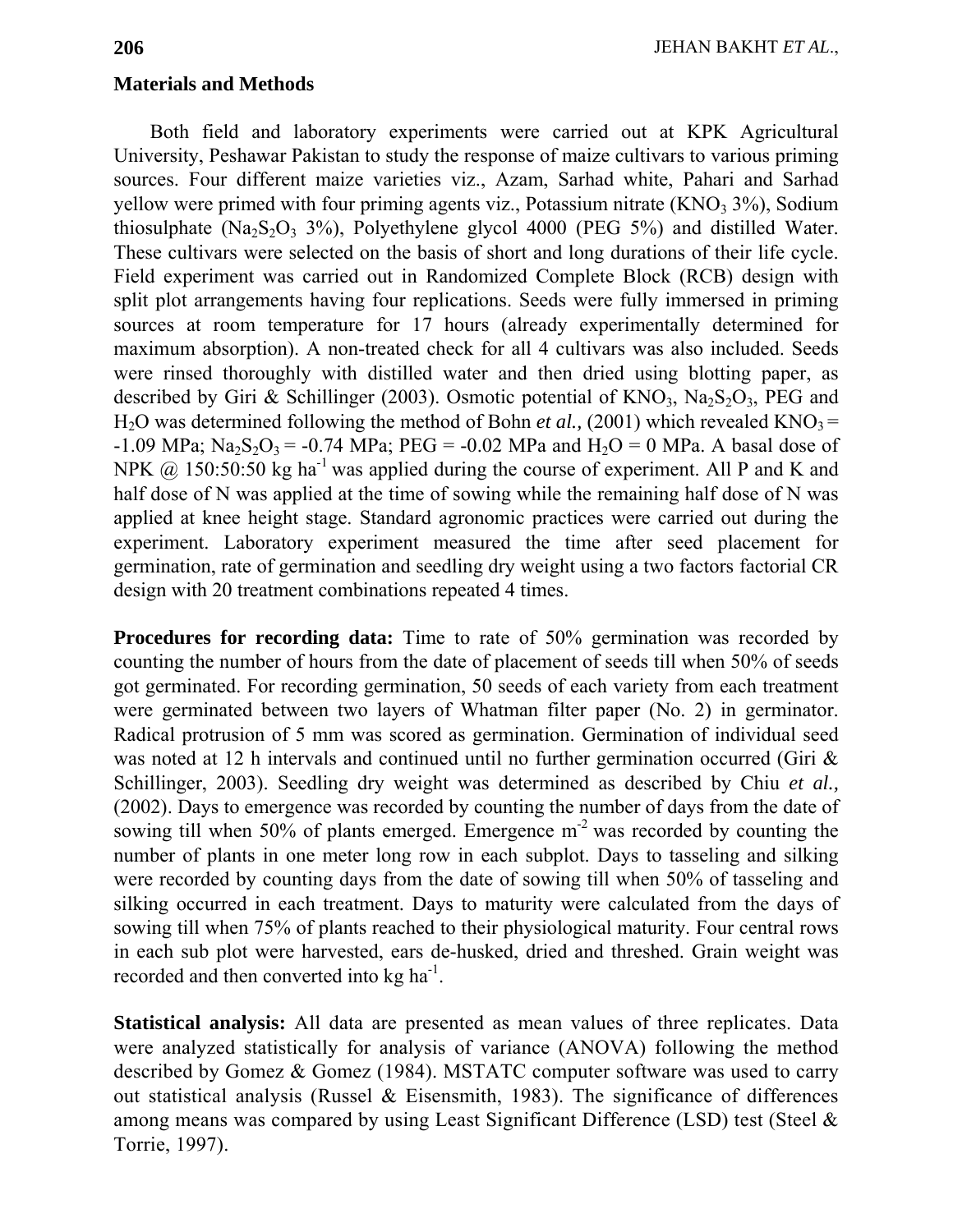### **Results and Discussion**

**Time to 50% germination (h):** Time to 50% germination was significantly ( $p \le 0.01$ ) affected by various priming sources, varieties and their interaction (Table 1). Time to 50% germination was maximum (96 h) in unprimed seeds (check) while minimum of 45 h to 50% germination was recorded in seeds primed with water. Among varieties, Azam took minimum time of 55 h to 50% germination while Sarhad yellow recorded 66 h to 50% germination. In case of interaction between priming sources and varieties, maximum time of 96 h to 50% germination was recorded for all varieties in check. The probable reason for early germination in primed seeds could be the completion of "Lag phase" of germination during priming of seeds for 17 h. These results agree with Cheng  $\&$ Bradford, (1999), Bradford *et al.,* (2000), Giri & Schillinger (2003) and Snapp *et al.,*  (2008). Similarly, Harris *et al.,* (1999) concluded earlier germination in 20 h when they primed maize seeds for 24 hrs in water.

**Germination (%):** Statistical analysis of the data showed that germination was significantly ( $p \le 0.01$ ) affected by various priming sources, varieties and their interaction (Table 2). Our result indicated that total germination was maximum (99%) in those treatments where seeds were primed with PEG followed by treatments primed with water or  $Na<sub>2</sub>S<sub>2</sub>O<sub>3</sub>$ . Similarly, Azam gave maximum (99%) germination while minimum (94%) germination was recorded in Sarhad white. In case of interaction of priming sources x varieties, maximum (100%) germination was noted in three cultivars i.e., Azam, Sarhad white and Pahari when primed with  $PEG \,$  or  $KNO<sub>3</sub>$ . The probable reason could be enhanced production of antioxidant compounds and/or enzymes (superoxide dismutase) which might have accelerated germination. The observed improvements in germination of PEG primed seed may be attributed to various biochemical changes which might have improved membrane integrity and enhanced physiological activities. Similar results are also reported by Baily *et al.,* (2000). Shafi *et al.,* (2006) also observed maximum germination in Azam and minimum in Sarhad white while comparing different priming sources. They further observed that maximum germination was noted when seeds were primed with water followed by PEG. Faster germination due to seed priming has been also reported by Cheng & Bradford, (1999), Bradford *et al.,* (2000), Giri & Schillinger, (2003) and Snapp *et al.,* (2008).

**Seedling dry weight:** Seedling dry weight was significantly (p≤0.01) affected by various priming sources and their interaction with varieties while no significant variations were found among different varieties (Table 3). The data suggested that seedling dry weight was maximum (0.61 g) in those treatments where seeds were primed with  $Na<sub>2</sub>S<sub>2</sub>O<sub>3</sub>$ followed by seeds primed with water (0.56 g). Among varieties, Sarhad white produced maximum (0.56 g) seedling dry weight while minimum (0.53 g) seedling dry weight was recorded in Sarhad yellow. In case of interaction, maximum seedling dry weight (0.67 g) was observed in Azam when primed with Sodiumthiosulphate and compared with other treatments. Chiu *et al.,* (2002) concluded that priming can improve germination, reduced lipid per-oxidation, enhance anti-oxidative activity and increase seedling growth. Similarly, Ajouri *et al*., (2009) reported enhanced germination and seedling growth of barley under conditions of P and Zn deficiency.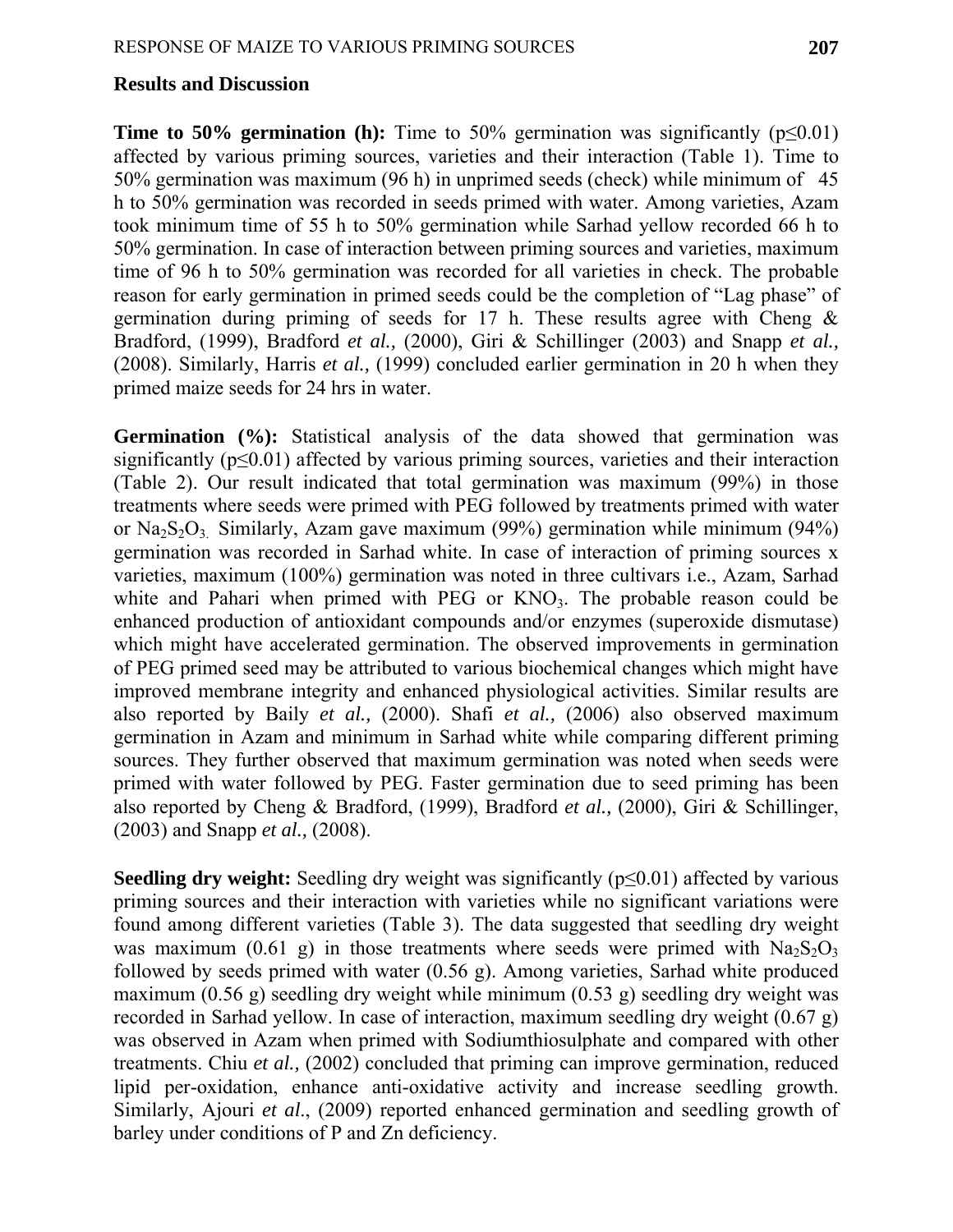| $\sigma$ y various secu priming sources. |                       |                  |           |            |       |             |  |  |
|------------------------------------------|-----------------------|------------------|-----------|------------|-------|-------------|--|--|
| <b>Varieties</b>                         | <b>Priming source</b> |                  |           |            |       |             |  |  |
|                                          | Dry seeds             | KNO <sub>3</sub> | $Na2S2O3$ | <b>PEG</b> | Water | <b>Mean</b> |  |  |
| Azam                                     | 96 A                  | 48 D             | 48 D      | 48 D       | 36 E  | 55 C        |  |  |
| Sarhad white                             | 96 A                  | 60 C             | 48 D      | 48 D       | 36 E  | 58 B        |  |  |
| Pahari                                   | 96 A                  | 48 D             | 48 D      | 48 D       | 48 D  | 58 B        |  |  |
| Sarhad yellow                            | 96 A                  | 79 B             | 48 D      | 48 D       | 60 C  | 66 A        |  |  |
| Mean                                     | 96 A                  | 59 B             | 48 C      | 48 C       | 45 D  |             |  |  |
| LSD for varieties at $p \le 0.01$        |                       |                  | 4.02      |            |       |             |  |  |
| LSD for priming sources at $p \le 0.01$  |                       |                  | 4.50      |            |       |             |  |  |
| LSD for interaction at $p \le 0.01$      |                       | 8.99             |           |            |       |             |  |  |

**Table 1. Time to 50% germination of maize varieties as affected by various seed priming sources.** 

| Table 2. Germination (%) of maize varieties as affected |  |
|---------------------------------------------------------|--|
| by various seed priming sources.                        |  |

| ెలా                                     |                       |                  |           |            |       |                 |  |  |
|-----------------------------------------|-----------------------|------------------|-----------|------------|-------|-----------------|--|--|
| <b>Varieties</b>                        | <b>Priming source</b> |                  |           |            |       |                 |  |  |
|                                         | Dry seeds             | KNO <sub>3</sub> | $Na2S2O3$ | <b>PEG</b> | Water | <b>Mean</b>     |  |  |
| Azam                                    | 97 AB                 | 100 A            | 99 AB     | 100 A      | 99 AB | 99 A            |  |  |
| Sarhad white                            | 86 C                  | 87 C             | 95 B      | 99 AB      | 100A  | 94 C            |  |  |
| Pahari                                  | 90 C                  | 98 AB            | 98 AB     | 100A       | 98 AB | 97 <sub>B</sub> |  |  |
| Sarhad yellow                           | 79 D                  | 99 AB            | 99 AB     | 99 AB      | 96 AB | 94 C            |  |  |
| Mean                                    | 88 C                  | 96 B             | 98 AB     | 99 A       | 98 AB |                 |  |  |
| LSD for varieties at $p \le 0.01$       |                       |                  | 1.32      |            |       |                 |  |  |
| LSD for priming sources at $p \le 0.01$ |                       |                  | 2.46      |            |       |                 |  |  |
| LSD for interaction at $p \le 0.01$     |                       | 4.92             |           |            |       |                 |  |  |

Means followed by different letters are significantly different at p≤0.01 using LSD test.

| $P = 1$                                 |                       |                  |            |            |           |             |  |  |  |
|-----------------------------------------|-----------------------|------------------|------------|------------|-----------|-------------|--|--|--|
| <b>Varieties</b>                        | <b>Priming source</b> |                  |            |            |           |             |  |  |  |
|                                         | Dry seeds             | KNO <sub>3</sub> | $Na2S2O3$  | <b>PEG</b> | Water     | <b>Mean</b> |  |  |  |
| Azam                                    | 0.35 F                | 0.51 DE          | 0.67A      | 0.59 BC    | $0.59$ BC | 0.54        |  |  |  |
| Sarhad white                            | 0.47E                 | 0.55 CD          | 0.55 CD    | $0.61$ ABC | $0.62$ AB | 0.56        |  |  |  |
| Pahari                                  | 0.38 F                | $0.62$ AB        | 0.63A      | 0.51 DE    | $0.63$ AB | 0.55        |  |  |  |
| Sarhad yellow                           | 0.46 E                | 0.45 E           | $0.61$ ABC | $0.62$ AB  | 0.51 DE   | 0.53        |  |  |  |
| Mean                                    | 0.42C                 | 0.54 B           | 0.61A      | 0.58A      | 0.59A     |             |  |  |  |
| LSD for priming sources at $p \le 0.01$ |                       |                  | 0.032      |            |           |             |  |  |  |
| LSD for interaction at $p \le 0.01$     |                       |                  | 0.064      |            |           |             |  |  |  |

| Table 3. Seedling dry weight $(g$ plant <sup>-1</sup> ) of maize varieties as affected |
|----------------------------------------------------------------------------------------|
| by various seed priming sources.                                                       |

**Phenology:** Days to 50% emergence were significantly  $(p \le 0.01)$  affected by various priming sources, varieties and their interaction (Table 4). Maximum days to 50% emergence were noted in unprimed seeds (check) while minimum in treatments of primed seeds. Our results indicated that Azam took minimum days to 50% emergence while Sarhad yellow recorded maximum days to 50% emergence. Priming sources x varieties showed that maximum number of 8 days to 50% emergence was recorded for all varieties in check when compared with other treatments. Emergence is an important determinant of successful establishment. Rapidly emerging seedling could produce deep root system before the upper layers of soil dried out, hardened or become dangerously hot. Moon & Soon (2004) reported that priming reduced time to 50% emergence and increased plumule weight. Days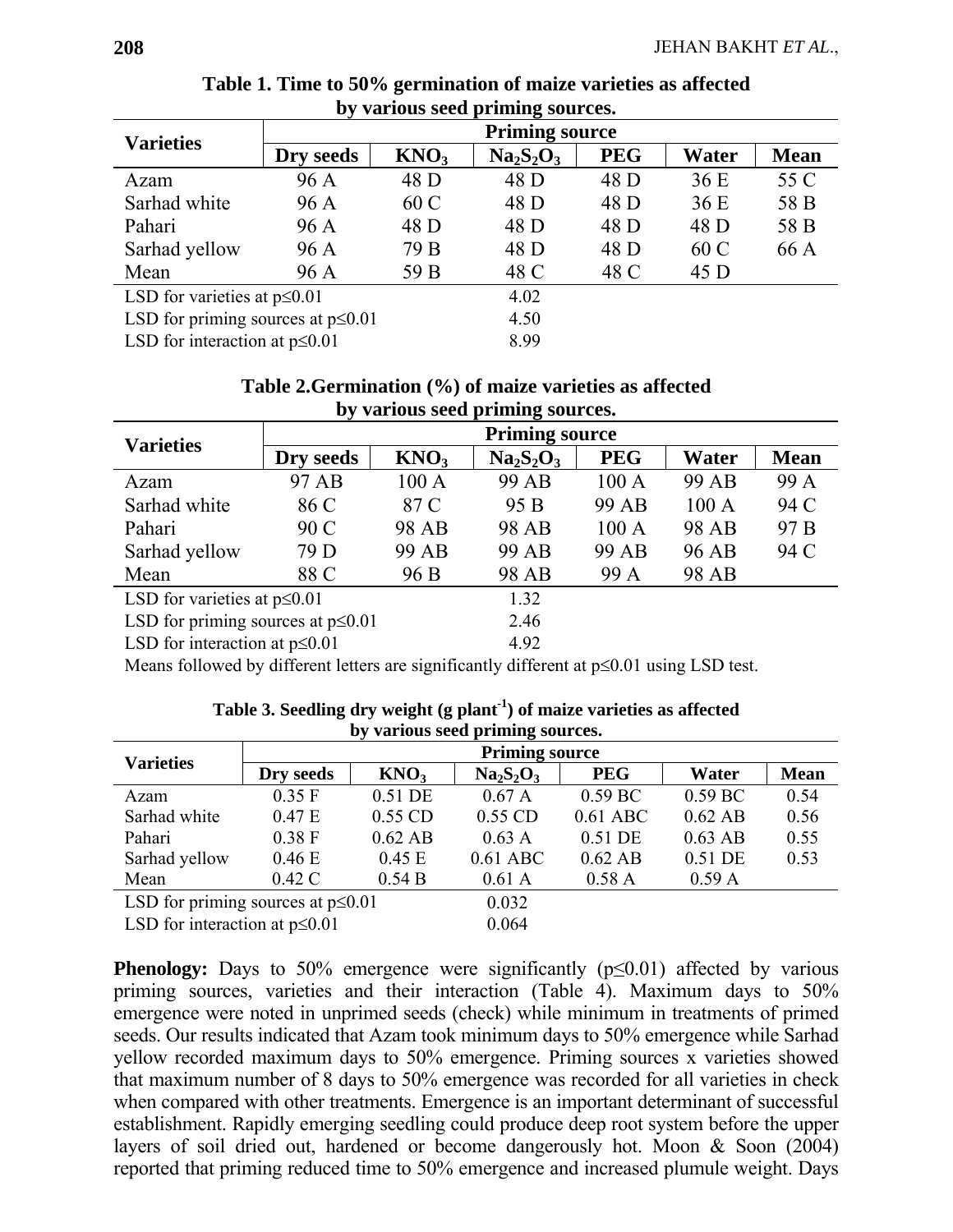to 50% tasseling were significantly (p≤0.05) affected by various varieties while different priming sources and their interaction with varieties showed non significant effect (Table 5). The results revealed that days to 50% tasseling were maximum (59 days) in Sarhad yellow while minimum of 53 days to 50% tasseling were recorded in Pahari. Though the effect of priming sources and their interaction with varieties was not significant, however, maximum days to 50% tasseling were recorded in unprimed Sarhad yellow.

Analysis of the data also revealed that days to 50% silking were significantly ( $p \le 0.05$ ) affected by varieties and their interaction with priming sources whereas the effect of priming sources was non significant (Table 6). Days to 50% silking were maximum (63 days) in unprimed seeds (check) or when treated with  $Na<sub>2</sub>S<sub>2</sub>O<sub>3</sub>$  while minimum of 61 days to 50% silking. Our data also indicated that maximum of 65 days to 50% silking were recorded in Sarhad yellow while minimum (59) in Pahari. In case of interaction, maximum of 66 days to 50% silking were recorded in Sarhad yellow when sown as dry seed (check) while minimum of 56 days to silking was observed in Pahari when primed with PEG. Various priming sources and varieties had significantly ( $p \le 0.01$ ) affected days to maturity while no significant variation was found between their interaction (Table 7). The data indicated that days to maturity were maximum (98 days) in unprimed seeds (check) while minimum of 96 days to maturity were noted in those treatment where seeds were primed with  $KNO<sub>3</sub>$  or water. Among varieties, Sarhad yellow took more (99) days to maturity while minimum of 94 days to maturity were recorded in Pahari. Similar results are also reported by Harris *et al.,* (2001) who concluded that primed crops matured 7-15 days earlier than unprimed seeds. Early maturity in seed priming treatment could be due to advancement in metabolic state (Harris *et al.,* 1999). Similarly, Rashid *et al.,* (2002) concluded that priming has been shown to improve plant stand and provide benefits in term of maturity.

**Emergence m<sup>-2</sup>:** Various priming sources and varieties had significantly ( $p \le 0.01$ ) affected emergence m<sup>-2</sup> whereas their interaction showed non significant differences (Table 8). Emergence was maximum (6 plants  $m<sup>-2</sup>$ ) in those treatments where seeds were primed with  $N_2S_2O_3$  PEG or water followed by seeds primed with  $KNO_3$  (5 plants m<sup>-2</sup>). Among varieties, Azam recorded maximum emergence  $m<sup>2</sup>$  (6.5 plants m<sup>-2</sup>) while Sarhad white noted minimum (4.7 m<sup>-2</sup>) emergence. These results agree with Murungu *et al.*, (2003) who concluded that final percent emergence and seedling growth decreased with initial metric potential but increased with priming in both cotton and maize crop.

**Grain yield:** Grain yield was significantly (p<0.01) affected by various priming sources, varieties and their interaction (Table 9). Grain yield was maximum (3498 kg ha<sup>-1</sup>) in those treatments where seeds were primed with Sodium thiosulphate while minimum  $(2727 \text{ kg } \text{ha}^{-1})$  was produced by unprimed treatments (check). Our results further suggested that Sarhad yellow produced maximum grain yield  $(3666 \text{ kg } \text{ha}^{-1})$  while minimum (2566 kg ha<sup>-1</sup>) was recorded from Pahari. In case of interaction, more grain yield  $(4261 \text{ kg} \text{ ha}^{-1})$  was produced by Sarhad yellow when primed with KNO<sub>3</sub> compared with other treatments. These results agree with those reported by Hashmi & Shafiullah (2003) and Rajpar *et al.,* (2006). Harris *et al.,* (1999) reported that seed priming improves crop establishment in many crop which results in faster development, earlier flowering and maturity and higher yield. Clark *et al.,* (2001) concluded that on average primed seeds produced  $105 \text{ kg } \text{ha}^{-1}$  (14% increases) higher yield than unprimed in maize crop. Harris *et al.*, (2001) also demonstrated that maize cob yields in 35 farmers' trial showed advantages following priming. They further stated that yield in primed plots were larger than those where dry seeds were used.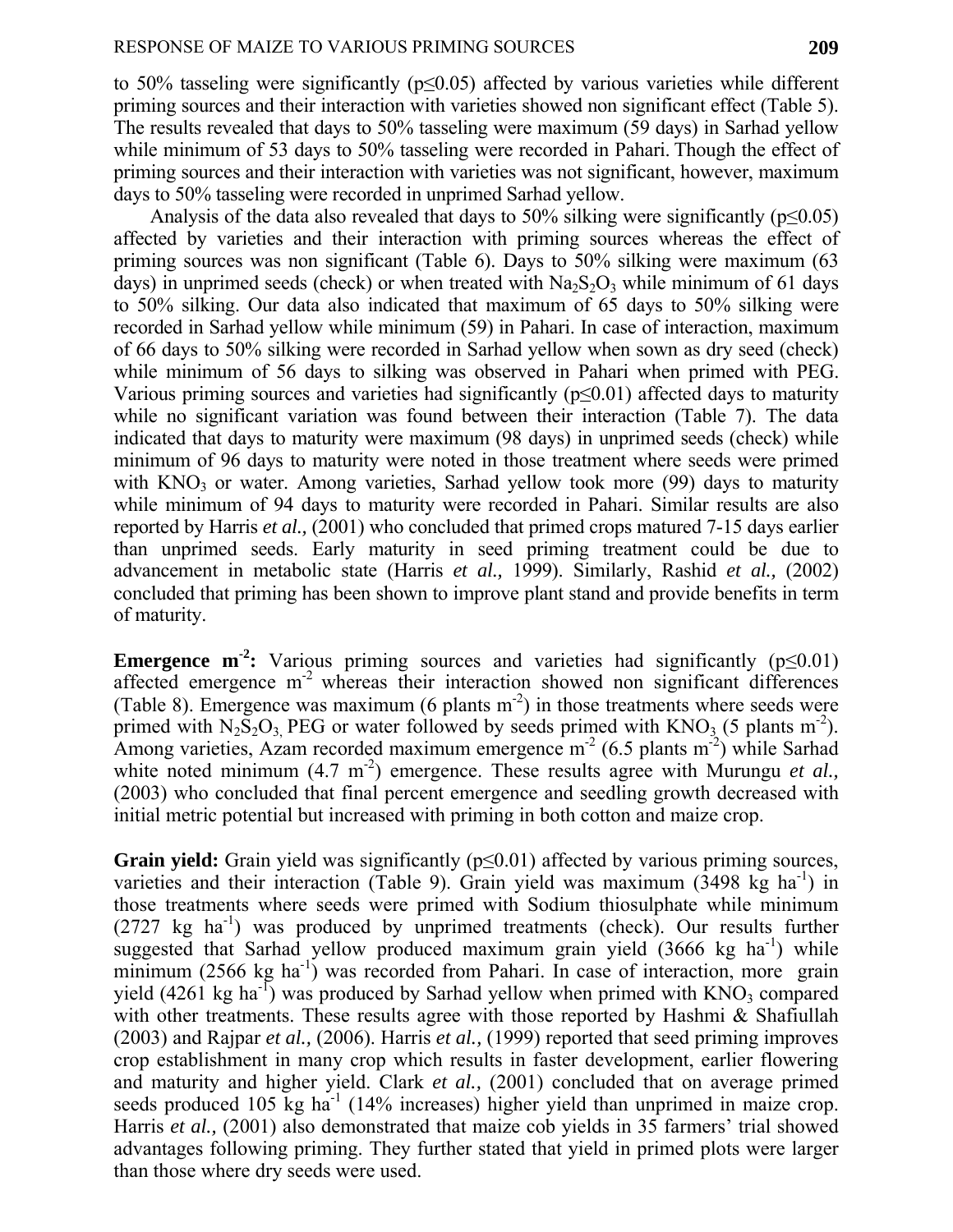| <b>Varieties</b>                        | <b>Priming source</b> |                  |           |            |       |             |  |  |
|-----------------------------------------|-----------------------|------------------|-----------|------------|-------|-------------|--|--|
|                                         | Dry seeds             | KNO <sub>3</sub> | $Na2S2O3$ | <b>PEG</b> | Water | <b>Mean</b> |  |  |
| Azam                                    | 7 B                   | 5 D              | 5 D       | 5 D        | 5 D   | 5 C         |  |  |
| Sarhad white                            | 8 A                   | 6 C              | 6 C       | 6 C        | 5 D   | 6 B         |  |  |
| Pahari                                  | 8 A                   | 6 C              | 6 C       | 6 C        | 6 C   | 6 B         |  |  |
| Sarhad yellow                           | 8 A                   | 8 A              | 7 B       | 7 B        | 7 B   | 7A          |  |  |
| Mean                                    | 8 A                   | 6 B              | 6 B       | 6 B        | 6 B   |             |  |  |
| LSD for varieties at $p \le 0.01$       |                       |                  | 0.16      |            |       |             |  |  |
| LSD for priming sources at $p \le 0.01$ |                       |                  | 0.20      |            |       |             |  |  |
| LSD for interaction at $p \le 0.01$     |                       |                  | 0.40      |            |       |             |  |  |

**Table 4. Days to emergence of maize varieties as affected by various seed priming sources.** 

Means followed by different letters are significantly different at p≤0.01 using LSD test.

| <b>Varieties</b>                  | <b>Priming source</b> |                  |           |            |       |             |  |  |
|-----------------------------------|-----------------------|------------------|-----------|------------|-------|-------------|--|--|
|                                   | Dry seeds             | KNO <sub>3</sub> | $Na2S2O3$ | <b>PEG</b> | Water | <b>Mean</b> |  |  |
| Azam                              | 55                    | 55               | 56        | 57         | 55    | 56 bc       |  |  |
| Sarhad white                      | 57                    | 57               | 57        | 58         | 57    | 57 ab       |  |  |
| Pahari                            | 56                    | 55               | 56        | 52         | 46    | 53 c        |  |  |
| Sarhad yellow                     | 60                    | 58               | 59        | 59         | 59    | 59 a        |  |  |
| Mean                              | 57                    | 56               | 57        | 57         | 54    |             |  |  |
| LSD for varieties at $p \le 0.05$ |                       |                  | 3.578     |            |       |             |  |  |

## **Table 5. Days to 50% tasseling of maize varieties as affected by various seed priming sources.**

## **Table 6. Days to 50% silking of maize varieties as affected by various seed priming sources.**

| <b>Varieties</b>                    | <b>Priming source</b> |                  |           |            |          |             |  |  |
|-------------------------------------|-----------------------|------------------|-----------|------------|----------|-------------|--|--|
|                                     | Dry seeds             | KNO <sub>3</sub> | $Na2S2O3$ | <b>PEG</b> | Water    | <b>Mean</b> |  |  |
| Azam                                | $61$ c-f              | $59e-g$          | $62 b-f$  | $63$ a-e   | $62 b-f$ | $61$ bc     |  |  |
| Sarhad white                        | $63$ a-e              | $61$ c-f         | 67 a      | 64 a-d     | $62 b-f$ | $63$ ab     |  |  |
| Pahari                              | $63$ a-e              | $60 d-g$         | $59e-g$   | 56 g       | $58$ fg  | 59c         |  |  |
| Sarhad yellow                       | 66 ab                 | $65$ a-c         | 64 a-d    | $65$ a-c   | $63$ a-e | 65 a        |  |  |
| Mean                                | 63                    | 61               | 63        | 62         | 61       |             |  |  |
| LSD for varieties at $p \le 0.05$   |                       |                  | 3.260     |            |          |             |  |  |
| LSD for interaction at $p \le 0.05$ |                       |                  | 4.235     |            |          |             |  |  |

Means followed by different letters are significantly different at p≤0.05 using LSD test.

| by various seed priming sources.    |                       |                  |           |            |       |                 |  |  |
|-------------------------------------|-----------------------|------------------|-----------|------------|-------|-----------------|--|--|
| <b>Varieties</b>                    | <b>Priming source</b> |                  |           |            |       |                 |  |  |
|                                     | Dry seeds             | KNO <sub>3</sub> | $Na2S2O3$ | <b>PEG</b> | Water | <b>Mean</b>     |  |  |
| Azam                                | 96                    | 96               | 98        | 97         | 96    | 96 B            |  |  |
| Sarhad white                        | 99                    | 97               | 98        | 96         | 95    | 97 <sub>B</sub> |  |  |
| Pahari                              | 96                    | 94               | 95        | 93         | 94    | 94 C            |  |  |
| Sarhad yellow                       | 101                   | 98               | 99        | 98         | 99    | 99 A            |  |  |
| Mean                                | 98 A                  | 96 C             | 97 B      | 96 C       | 96 C  |                 |  |  |
| LSD for varieties at $p \le 0.01$   |                       |                  | 1.294     |            |       |                 |  |  |
| LSD for interaction at $p \le 0.01$ |                       |                  | 0.965     |            |       |                 |  |  |

# **Table 7. Days to maturity of maize varieties as affected**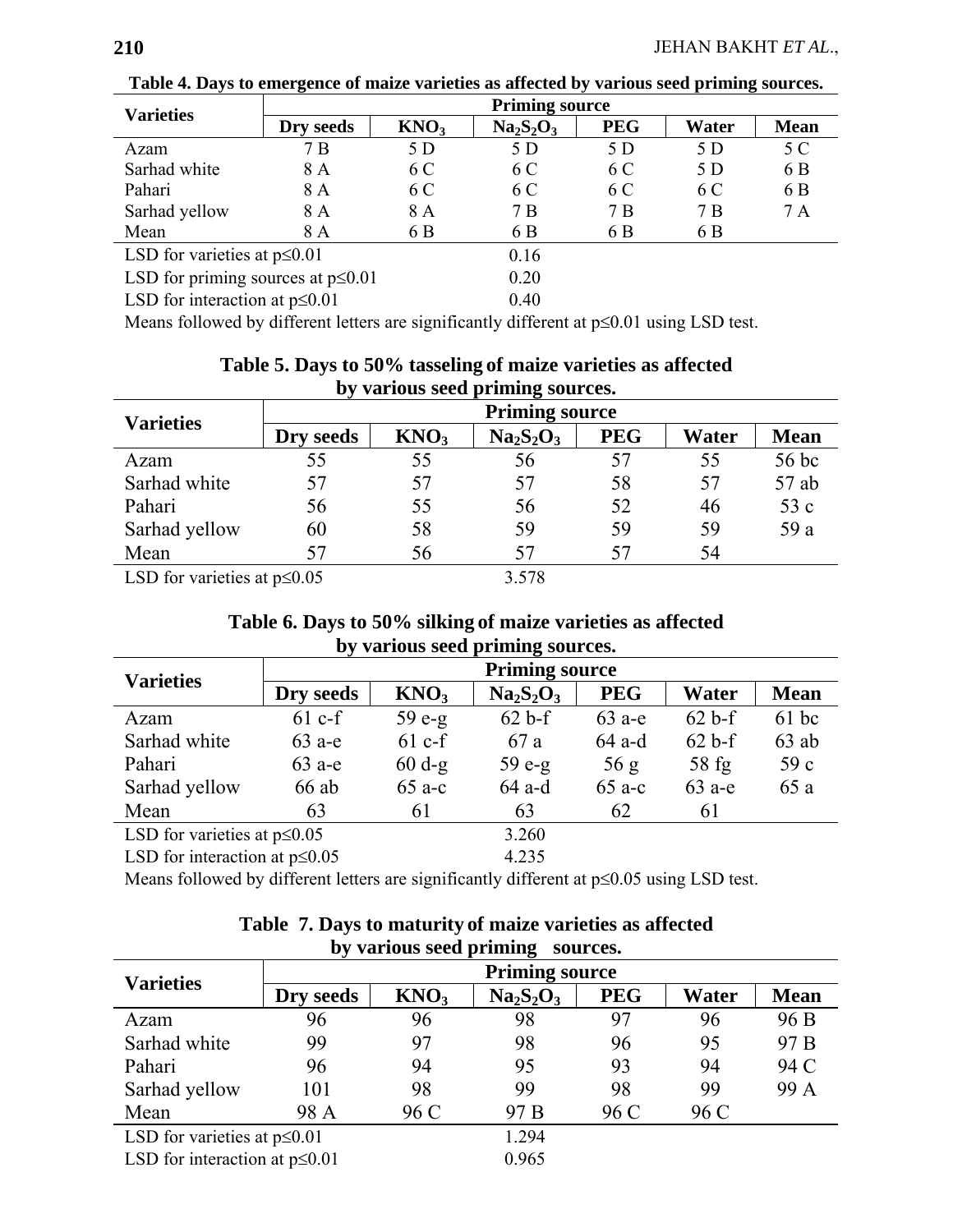| <b>Varieties</b>                        | <b>Priming source</b> |                  |           |            |       |             |  |
|-----------------------------------------|-----------------------|------------------|-----------|------------|-------|-------------|--|
|                                         | Dry seeds             | KNO <sub>3</sub> | $Na2S2O3$ | <b>PEG</b> | Water | <b>Mean</b> |  |
| Azam                                    |                       | O                |           | 6          | 8     | 6.5A        |  |
| Sarhad white                            |                       |                  |           |            |       | 4.7 C       |  |
| Pahari                                  |                       |                  |           |            | 6     | 5.0 BC      |  |
| Sarhad yellow                           |                       |                  | h         |            | 6     | 5.5 B       |  |
| Mean                                    | 4 C                   | 5 B              | 6 A       | 6 A        | 6 A   |             |  |
| LSD for varieties at $p \le 0.01$       |                       |                  | 0.538     |            |       |             |  |
| LSD for priming sources at $p \le 0.01$ |                       |                  | 0.696     |            |       |             |  |

Table 8. Emergence m<sup>-2</sup> of maize varieties as affected by various seed priming sources

#### **Table 9. Grain yield(kg ha-1) of maize varieties as affected by various seed priming sources.**

| <b>Varieties</b>                        | <b>Priming source</b> |                               |           |                                                     |          |             |  |  |
|-----------------------------------------|-----------------------|-------------------------------|-----------|-----------------------------------------------------|----------|-------------|--|--|
|                                         | Dry seeds             | KNO <sub>3</sub>              | $Na2S2O3$ | <b>PEG</b>                                          | Water    | <b>Mean</b> |  |  |
| Azam                                    | 2757I                 | 3274 F                        | 3836 B    | 2611 JK                                             | 3109 H   | 3118 B      |  |  |
| Sarhad white                            | $2673$ J              | 3179 G                        | 3790 BC   | 2564 KL                                             | 3058 H   | 3053 B      |  |  |
| Pahari                                  | 2136 M                | 2811 I                        | 2787 I    | 2594 K                                              | $2503$ L | 2566 C      |  |  |
| Sarhad yellow                           | 3342 E                | 4261 A                        | 3580 D    | 3396 E                                              | 3751 C   | 3666 A      |  |  |
| Mean                                    | 2727 E                | 3381 B                        | 3498 A    | 2791 D                                              | 3105 C   |             |  |  |
| LSD for varieties at $p \le 0.01$       |                       |                               | 0.16      |                                                     |          |             |  |  |
| LSD for priming sources at $p \le 0.01$ |                       |                               | 0.20      |                                                     |          |             |  |  |
| LSD for interaction at $p \le 0.01$     |                       |                               | 0.40      |                                                     |          |             |  |  |
| $0.11$ $1.1$ $1.00$ $1.1$               | $\cdot$ $\sim$        | $\mathbf{1} \cdot \mathbf{A}$ |           | $\mathbf{r}$ $\mathbf{r}$ $\mathbf{r}$ $\mathbf{r}$ |          |             |  |  |

Means followed by different letters are significantly different at  $p \le 0.01$  using LSD test.

#### **Acknowledgement**

We highly acknowledge the support of Higher Education Commission Pakistan and British Council, Pakistan.

#### **References**

- Abdulrahmani, B., K.G. Golezani, M. Valizadeh and V.F. Asl. 2007. Seed priming and seedling establishment of barley (*Hordeum vulgare* L.). *J. Food, Agric. And Environ*.,
- Ajouri, A., H. Asgedom and M. Becker. 2009. Seed priming enhances germination and seedling growth of barley under conditions of P and Zn deficiency. *J. Plant Nutri. And Soil Sci.,* 167: 630-636.
- Arif, M., M.T. Jan, K.B. Marwat and M.A. Khan. 2007. Seed priming improves emergence and yield of soybean. *Pak. J. Bot.,* 40: 1169-1177.
- Baily, C., A. Benamer, F. Corbineau and D. Come. 2000. Antioxidant system in sunflower (*Helianthus annus* L.) seeds as affected by priming. *Seed Sci. Res.,* 10: 35-42.
- Bohn, H.L., B.L. McNeal and G.A. O'Connor. 2001. *Soil Chemistry*. John wiley and sons, INC. New York.
- Bradford, K.J., F. Chen, M.B. Cooley, P. Dahal, B. Downie, K.K. Fukunaga, O.H. Gee, S. Gurusinghe, R.A. Mella and H. Nonogaki. 2000. Gene expression prior to radicle emergence in imbibed tomato seeds. *In*: *Seed Biology: Advances and Applications*. (Eds.): M. Black, K.J. Bradford, J. Vázquez-Ramos. CABI Int., Wallingford, UK. pp 231-251.
- Cheng, Z. and K.J. Bradford. 1999. Hydrothermal time analysis of tomato seed germination responses to priming treatments. *J. Exp. Bot.,* 50: 89-99.
- Chiu, K.Y., C.L. Chen and S.M. Sung. 2002. Effect of priming temperature on storability of primed sh-2 Sweet corn Seed. *Crop Sci.,* 42: 1996-2003.
- Clark, L.J., W.R. Whalley, J. Ellis-Jones, K. Dent, H.R. Rowse, W.E. Finch-Savage, T. Gatsai, L. Jasi, N.E. Kaseke, F.S. Murungu, C.R. Riches and C. Chiduza. 2001. On farm seed priming in